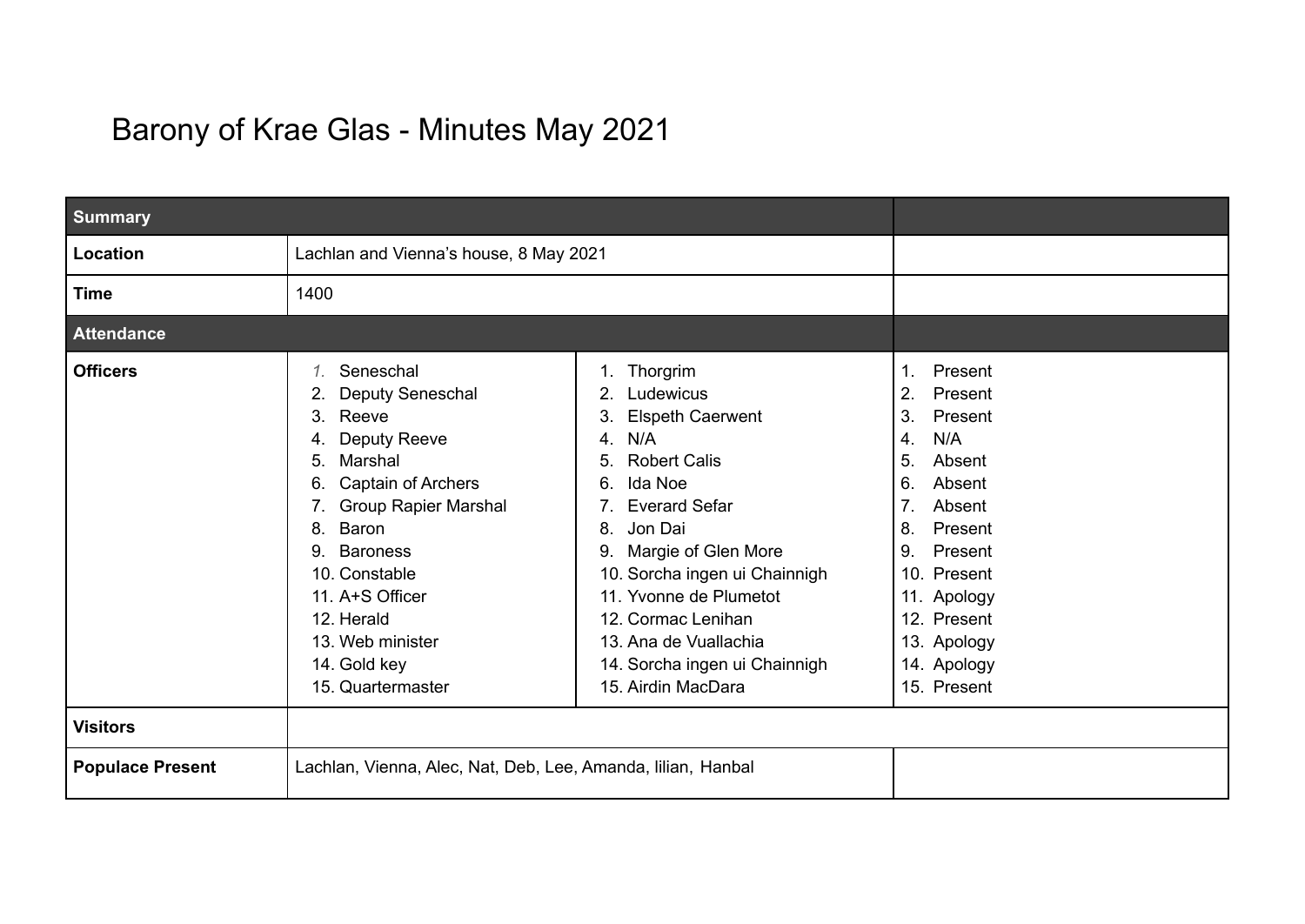| <b>Meeting</b>                          |                                                                                                                                                                                                                                                                                     |                                              |                                                 |
|-----------------------------------------|-------------------------------------------------------------------------------------------------------------------------------------------------------------------------------------------------------------------------------------------------------------------------------------|----------------------------------------------|-------------------------------------------------|
| Description                             | Action & Person Responsible                                                                                                                                                                                                                                                         | <b>Comments/Status</b>                       | Person Seconding &<br>Timeframe (if determined) |
| <b>Previous Minutes</b>                 | Approved                                                                                                                                                                                                                                                                            | Jon                                          | Cathy                                           |
| Officers (appointments<br>and vacancy)  | A&S: Still looking. Ludewicus will step up to fill A&S if needed.<br>Others will be contacted prior.<br>Reeve: Looking for Deputy still<br>Webminister: Kevin will be taking over from Ana, Lee will be<br>doing chronicler.<br>Group Marshall: Baron Jon will step up once needed. |                                              |                                                 |
| <b>Events Summary &amp;</b><br>Feedback |                                                                                                                                                                                                                                                                                     |                                              |                                                 |
| <b>Eastern Hunt</b>                     | Fun had by all. Only members were present. 2 minors. Numbers<br>small to maintain safety, and time constraints.<br>Feedback is that if it were bigger more people may have come<br>back.                                                                                            | Event report still needs to be<br>submitted. |                                                 |
| <b>May Revel</b>                        | Event went great                                                                                                                                                                                                                                                                    | Event report has been<br>submitted.          |                                                 |
| <b>Crafthall</b>                        | Crafthall at Lachlan and Vienna as crafthall not available due to<br>scouts moving.                                                                                                                                                                                                 |                                              |                                                 |
| <b>New Eastern Hunt</b>                 | A second hunt looked to be held early June. Proposal to be<br>submitted. Pending seneschal approval.                                                                                                                                                                                | Thorgrim to approve once<br>submitted.       |                                                 |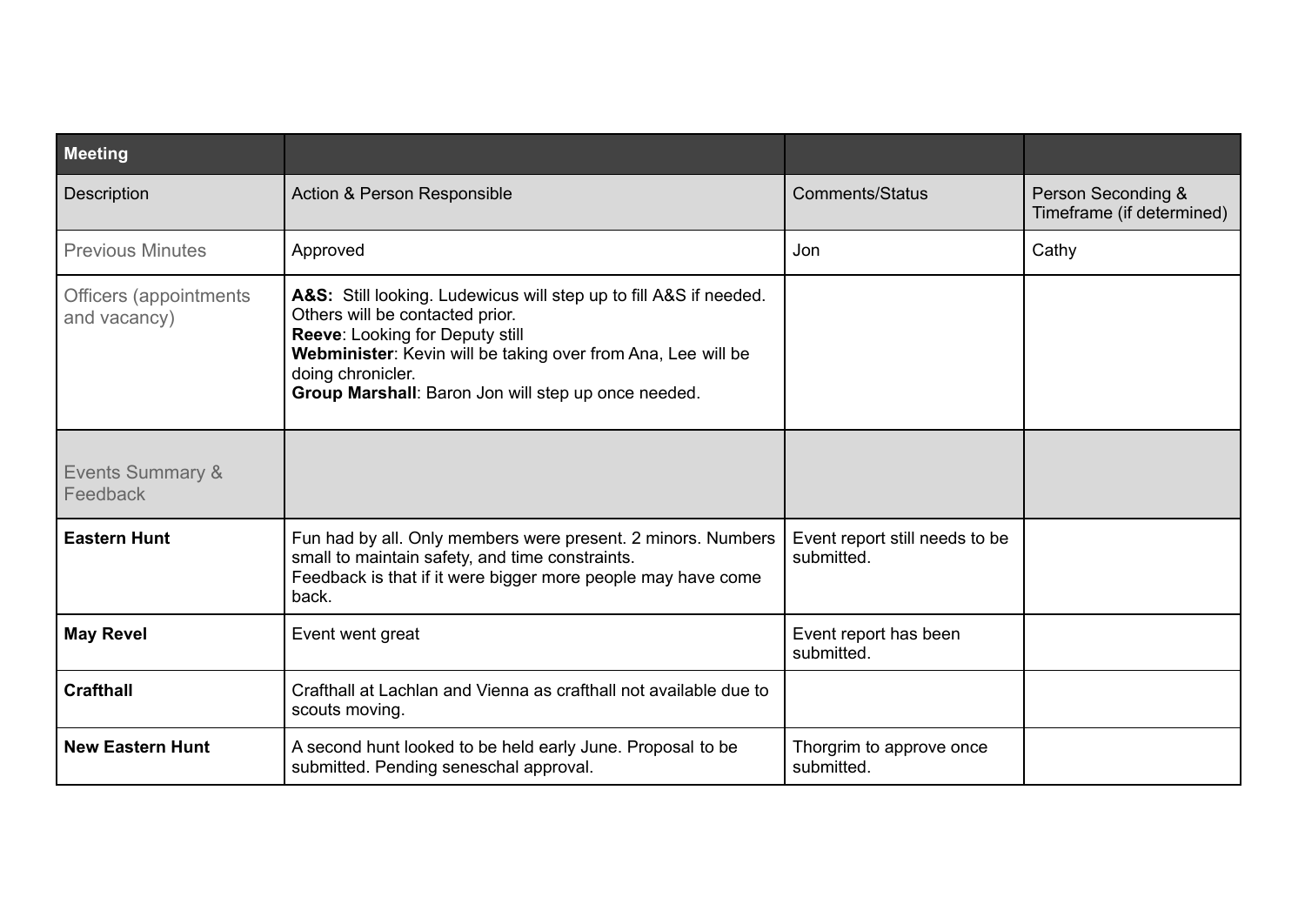| <b>Expenses</b>         |                                                                                                                                                                                                                                                                                                                                               |                                                                                                                                                                      |                        |
|-------------------------|-----------------------------------------------------------------------------------------------------------------------------------------------------------------------------------------------------------------------------------------------------------------------------------------------------------------------------------------------|----------------------------------------------------------------------------------------------------------------------------------------------------------------------|------------------------|
| May Revel costs         | \$40 donation.<br>Confusion over costs of using the park. Paperwork is confusing.<br>\$84 cost of the park, maybe not refundable?<br>Communications once booked and possibly more response if<br>gatekeepers made people aware.<br>Wayfarers may have stayed if advertising had been earlier.<br>Communication with council was slow and part | More direct communication<br>for donations.<br>Signage for parking was<br>unclear. Some people moved<br>cars for this reason.<br>Tap handles maybe for group<br>kit. |                        |
| Paint                   | Paint for spare thrones, \$50 for a tin                                                                                                                                                                                                                                                                                                       | Approved                                                                                                                                                             | Has not been purchased |
| New Thrones tendered?   | Needs to put out a tender for new thrones.                                                                                                                                                                                                                                                                                                    |                                                                                                                                                                      |                        |
| <b>Upcoming Events</b>  |                                                                                                                                                                                                                                                                                                                                               |                                                                                                                                                                      |                        |
| <b>Fighter Practice</b> | Midweek training is starting back up again, Thursday and Friday<br>nights alternating.                                                                                                                                                                                                                                                        |                                                                                                                                                                      |                        |
|                         |                                                                                                                                                                                                                                                                                                                                               |                                                                                                                                                                      |                        |
|                         |                                                                                                                                                                                                                                                                                                                                               |                                                                                                                                                                      |                        |
| <b>Other business</b>   |                                                                                                                                                                                                                                                                                                                                               |                                                                                                                                                                      |                        |
| New site?               | Having chats with scouts victoria about halls and spaces.<br>Probably need to be with a group. Empty halls are around.<br>Also been talking to the city of dandenong council, another<br>outlet, more halls.                                                                                                                                  |                                                                                                                                                                      |                        |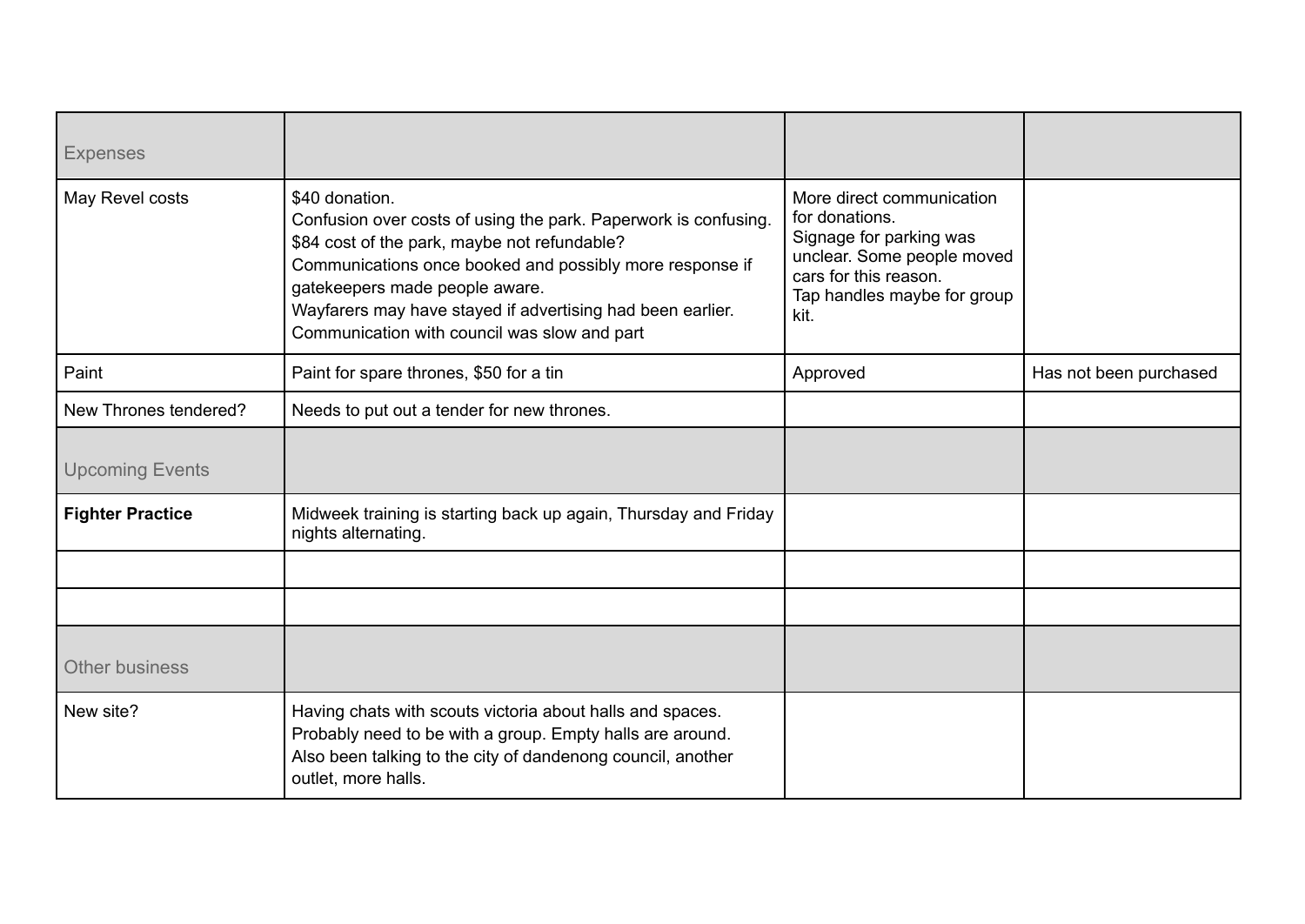|                        | A suggestion was letting everyone know about the change of<br>location. People may know someone.<br>Highlight that this may be happening in meetings.                                                                                                                                                                                           |                  |  |
|------------------------|-------------------------------------------------------------------------------------------------------------------------------------------------------------------------------------------------------------------------------------------------------------------------------------------------------------------------------------------------|------------------|--|
|                        |                                                                                                                                                                                                                                                                                                                                                 |                  |  |
|                        |                                                                                                                                                                                                                                                                                                                                                 |                  |  |
| <b>Tiles</b>           | No update provided.                                                                                                                                                                                                                                                                                                                             |                  |  |
| <b>Baronial Cloaks</b> | Cloak is needing attaching, sea monsters need to be worked<br>on. Events and crafthall are good times to work on them. People<br>need to make an effort of getting a sea monster done. The sea<br>monster is embroided and simple stitching, split stitch and<br>outline stitches, people will be happy to teach. It should be done<br>by June. | Nicolette Du Fay |  |
| Officer reports        |                                                                                                                                                                                                                                                                                                                                                 |                  |  |
| Seneschal              | Congrats on people receiving rewards.<br>Made aware that our events were not finding their way to<br>websites, they were on lists. It wasn't on the Lochac calendar<br>either. It was on announce. Something to look at, maybe a box<br>not ticked?                                                                                             |                  |  |
| Reeve                  | Krae Glas Reeve's report for May 2021 council meeting -<br>please add to minutes template<br>Account balances as at end April 2021:                                                                                                                                                                                                             |                  |  |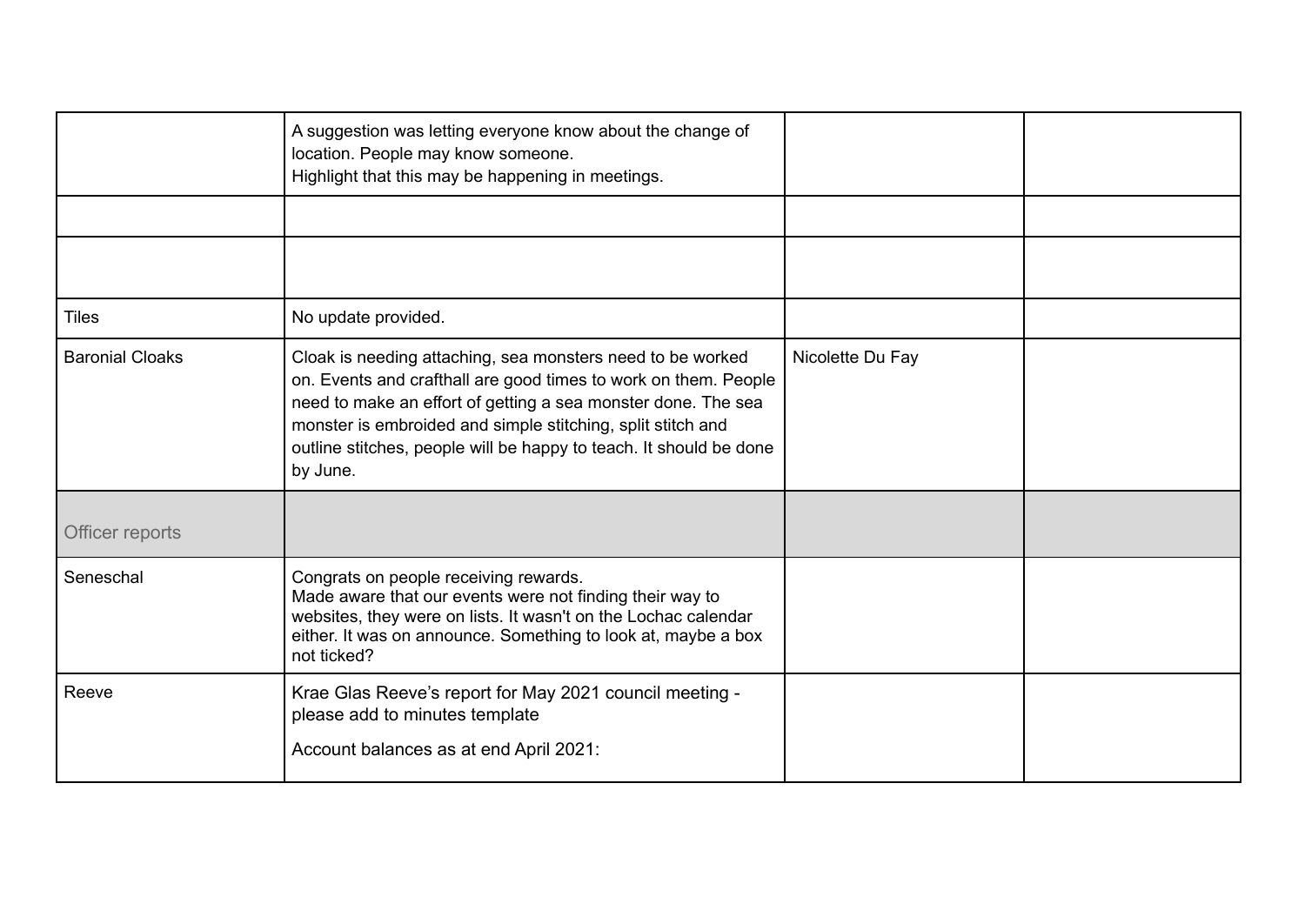|             | Community Solutions One account<br>\$2,467.54 Cash<br>Reserve B account<br>\$10,313.40<br>No cash reserve or floats outstanding<br>Xero fully reconciled to end April. Dropbox is up to date with<br>bank statements, event reports and council minutes.<br>Account signatory change process has been completed by<br>the Treasurer, new signatories should be able to access our<br>accounts |                                               |  |
|-------------|-----------------------------------------------------------------------------------------------------------------------------------------------------------------------------------------------------------------------------------------------------------------------------------------------------------------------------------------------------------------------------------------------|-----------------------------------------------|--|
| Marshal     | Marshal Absent, Baron Jon's report: Weeknight trainings, see<br>above.<br>Hunt went off well.<br>Collegians going well numbers wise but need to work on getting<br>armour for everyone, sharing 4-5 sets between them means<br>they have to share and becomes a safety issue. Hopefully to<br>run armoring workshops to get people going.<br>Looking at starting a monthly fighters training. | Need to continue advertise<br>for a marshall. |  |
| Rapier      | Combined training with Stormhold is going pretty good, 5 people<br>in attendance, no big issue.<br>One new fighter, one new marshall, one renewal.                                                                                                                                                                                                                                            |                                               |  |
| A&S         | Term of office expired, zoom classes bardic circles have been<br>still going. May revel was great. A chance for people to catch up<br>face to face.<br>St Mons, welcome to the SCA.<br>Winnings for the A&S competition.                                                                                                                                                                      | See above for officer.                        |  |
| Webminister | Covered above.                                                                                                                                                                                                                                                                                                                                                                                |                                               |  |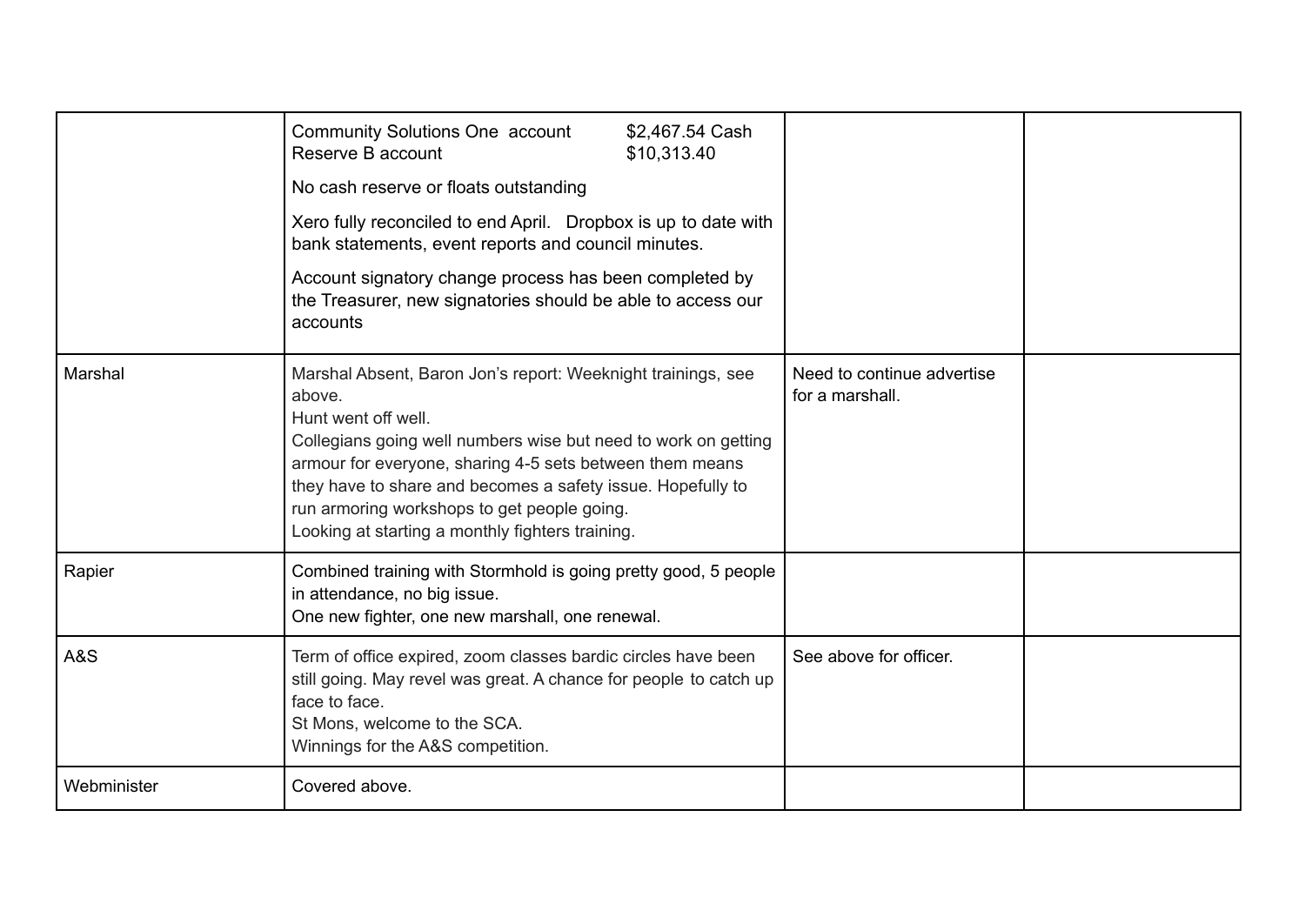| Herald             | We had voice heraldry, yay. Had a little of everything, Lachlan,<br>Maerwyn and Cormac. Cormac is about a year in, looking for a<br>deputy.                                                                                                                                                                                                                                                                                                                                                                                                                                                                                                                                                    | Feedback given for heralding<br>during court.<br>Possible class for St Mons.                                                                                       |  |
|--------------------|------------------------------------------------------------------------------------------------------------------------------------------------------------------------------------------------------------------------------------------------------------------------------------------------------------------------------------------------------------------------------------------------------------------------------------------------------------------------------------------------------------------------------------------------------------------------------------------------------------------------------------------------------------------------------------------------|--------------------------------------------------------------------------------------------------------------------------------------------------------------------|--|
| Constable          | Need to submit report.<br>Some difficulty to get kingdom constab handbook not wanting to<br>be downloaded.<br>Check how the indemnity fee and members need to be<br>investigated. Need some gate training.<br>People had to pay in cash, others needed to pay online, if<br>people have paid online they need to provide proof. Need to<br>follow up indemnity costs. We can refund if people get charged<br>twice. Possible confusion about the different events.<br>Ways to fix, make a check list, clear communication, ensure up<br>to kingdom levels.<br>Like access to square and how it can be used. Login for the<br>Square account, Cathy can set up new people for use in<br>square. |                                                                                                                                                                    |  |
| St Mons            | The college of St Mons has been able to resume. Numbers<br>have been enough to be official.<br>Funds good.<br>Optimistic about the future.                                                                                                                                                                                                                                                                                                                                                                                                                                                                                                                                                     | Was great seeing Students at<br>the revel.                                                                                                                         |  |
| Captain of Archers |                                                                                                                                                                                                                                                                                                                                                                                                                                                                                                                                                                                                                                                                                                | Arrow making hasn't<br>happened, postponed?<br>Possibly more of hunt<br>targets. Another 2-4 would<br>be ideal. Someone to look<br>into costs and bring it to next |  |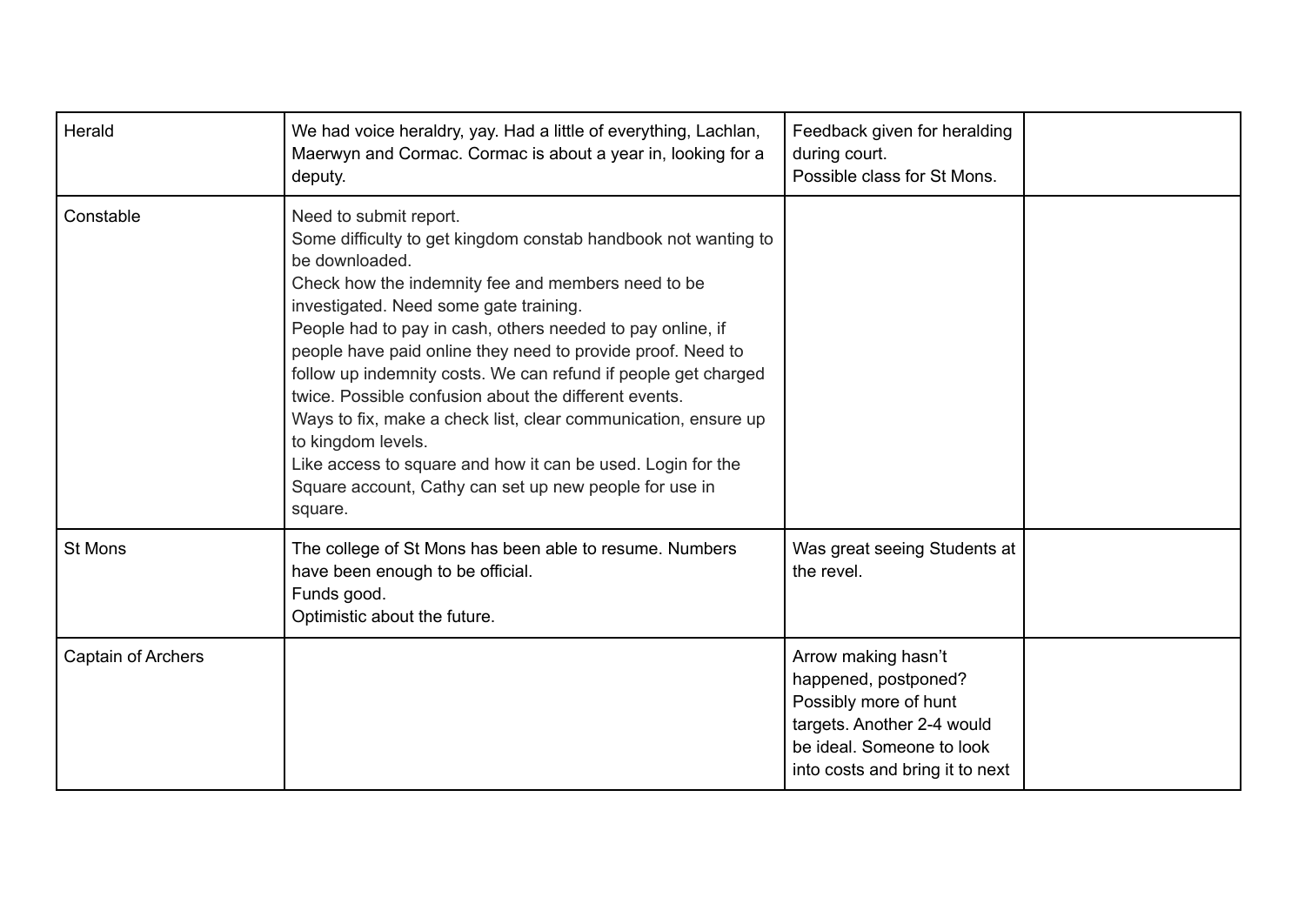|               |                                                                                                                                                                                                                                                                                                                       | month.<br>Group arrows at Gibs,<br>waiting for crafthall to be<br>sorted.<br>Target arrows are cheaper to<br>buy pre-made.<br>Jon has provided costs for<br>making combat arrows.<br>This has been shared in the<br>council chat, available upon<br>request. |  |
|---------------|-----------------------------------------------------------------------------------------------------------------------------------------------------------------------------------------------------------------------------------------------------------------------------------------------------------------------|--------------------------------------------------------------------------------------------------------------------------------------------------------------------------------------------------------------------------------------------------------------|--|
| Quartermaster | Stuff Everywhere.<br>All equipment has been returned, except archery targets, which<br>twins are happy to store as they will be using them next.<br>We need to move everything out at some point, no idea where<br>or when.                                                                                           |                                                                                                                                                                                                                                                              |  |
| Lyttleham     | Drawing people out of hibernation. Some more faces over the<br>weekend.<br>A small event would be good.                                                                                                                                                                                                               |                                                                                                                                                                                                                                                              |  |
| Groenaholar   | Hunt was run, it went well. Hoping to run another one next<br>month.                                                                                                                                                                                                                                                  |                                                                                                                                                                                                                                                              |  |
| B&B           | Good to see so many people out at events.<br>Need to look at running the next lot of events, such as dates.<br>3-4 months for the bigger events. Working with the college has<br>been great, good enthusiasm. They would love to see people<br>visiting their wednesday nights.<br>Thank you everyone for their help. |                                                                                                                                                                                                                                                              |  |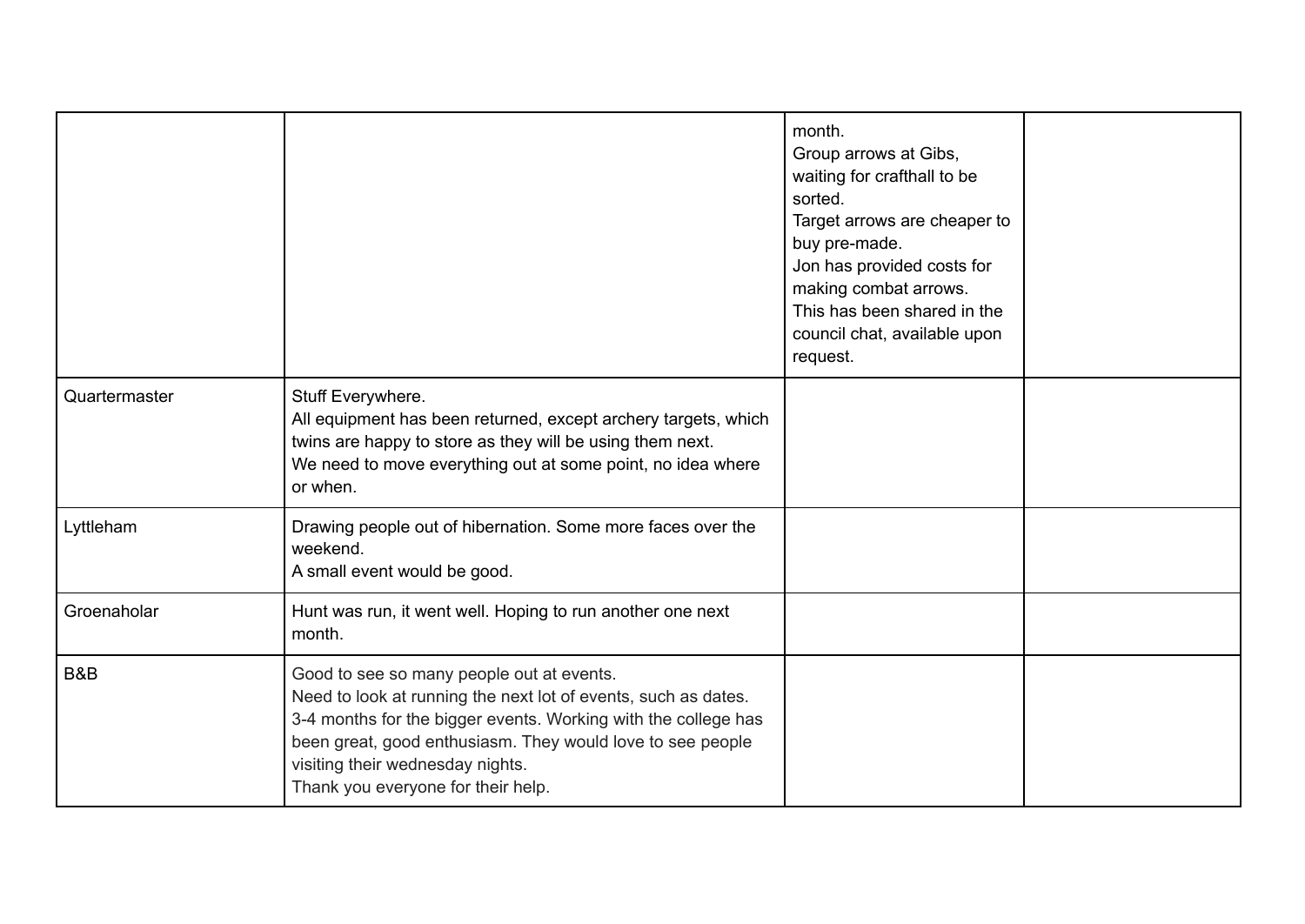|                         | Particularly Airdin for the hall. Working bees. Thinking about<br>moving out sooner or later.                                                                                                                                                                                                                                                                                                                                                                                                                                                                                                                                                                                                                                                                                                                                                                                                                                                                                                                                                                                                                                                                                                                                                                |  |
|-------------------------|--------------------------------------------------------------------------------------------------------------------------------------------------------------------------------------------------------------------------------------------------------------------------------------------------------------------------------------------------------------------------------------------------------------------------------------------------------------------------------------------------------------------------------------------------------------------------------------------------------------------------------------------------------------------------------------------------------------------------------------------------------------------------------------------------------------------------------------------------------------------------------------------------------------------------------------------------------------------------------------------------------------------------------------------------------------------------------------------------------------------------------------------------------------------------------------------------------------------------------------------------------------|--|
| <b>General Business</b> | Planning events need to be put forward about 3 months, 2<br>months minimum. nlf you are planning a big event, having<br>someone who is inexperienced is also good.<br>First week in September, Sat the 4th, a 50th birthday event is<br>being planned. Save the date.<br>Lee doing chronicler, planning on writing something this week, if<br>anyone is wanting to have something put in. (Need chronicler<br>email to get up and running) Westminster role complicates<br>things. It will be a quarterly newsletter. As we go along, event<br>dates. A volunteer to do a run down of the event, a<br>correspondent. By Friday.<br>Request in the newsletter for a tender of new thrones. Kneeling<br>pews. Possible short term solution is from bunnings.<br>A new carry bag has been offered to be made.<br>Cormac would like to run an event in the middle of November,<br>belated 50th centurion event.<br>Expression of interest for the main baronial events. Day of<br>honor.<br>Stormhold is seeking new B&B.<br>Sorcha is thinking of running an all Hallows event, looking at<br>Saturday the 30th of October event proposal to come.<br>Hunt in June a possibility. Is it too soon, looking at running<br>authorisations. Repeat event, no costs. |  |